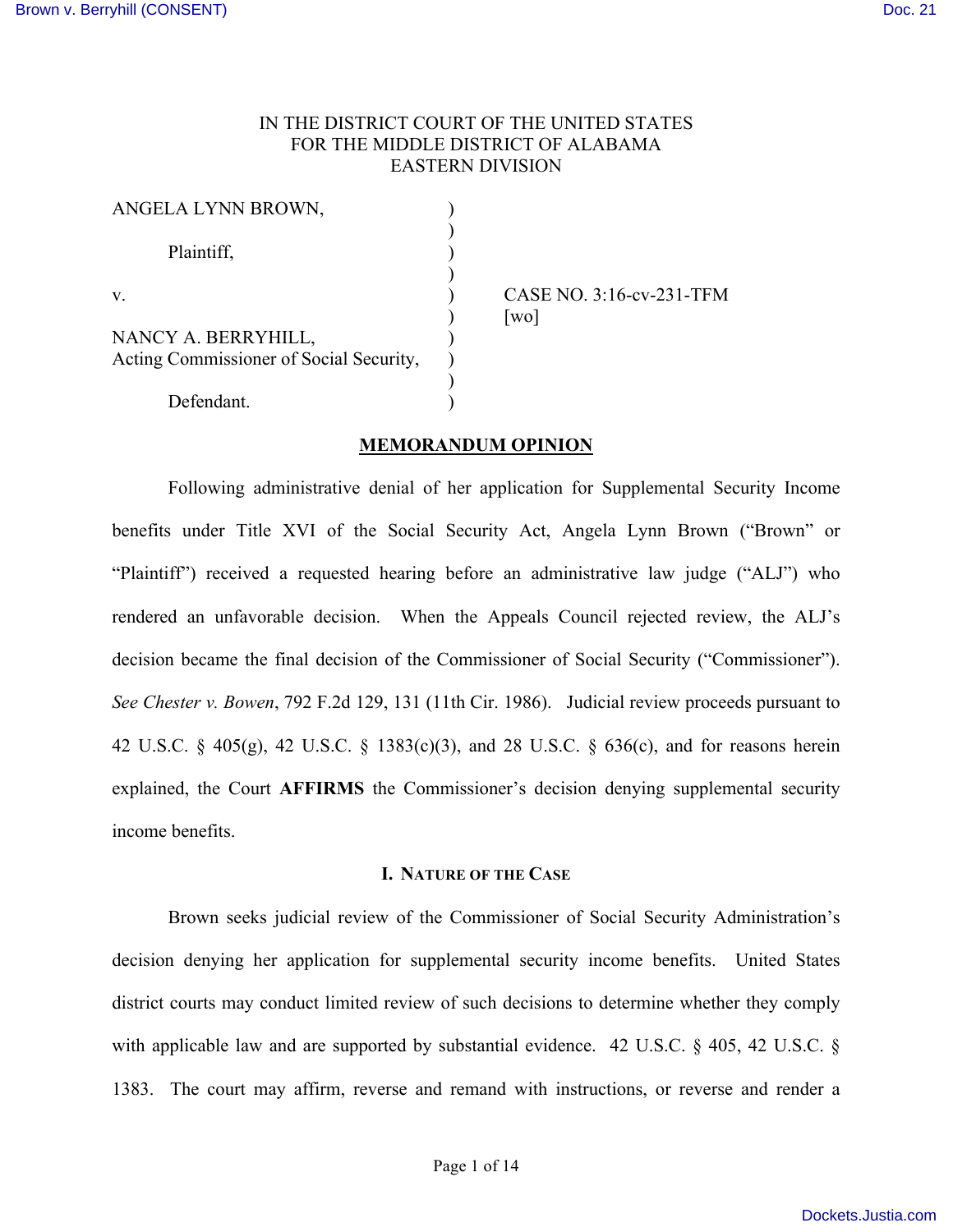judgment. *Id.*

#### **II. STANDARD OF REVIEW**

Judicial review of the Commissioner's decision to deny benefits is narrowly circumscribed. The court reviews a social security case solely to determine whether the Commissioner's decision is supported by substantial evidence and based upon proper legal standards. *Hargress v. Soc. Sec. Admin.*, --- F.3d ---, n. 2, 2017 U.S. App. LEXIS 22103, 2017 WL 5077522 (11th Cir. Nov. 6, 2017); *Winschel v. Comm'r of Soc. Sec.*, 631 F.3d 1176, 1178 (11th Cir. 2011). The court "may not decide the facts anew, reweigh the evidence, or substitute [its] judgment for that of the Commissioner," but rather "must defer to the Commissioner's decision if it is supported by substantial evidence." *Miles v. Chater*, 84 F.3d 1397, 1400 (11th Cir. 1997) (quoting *Bloodsworth v. Heckler*, 703 F.2d 1233, 1239 (11th Cir. 1983)); *see also Winschel*, 631 F.3d at 1178 (stating the court should not re-weigh the evidence). This court must find the Commissioner's decision conclusive "if it is supported by substantial evidence and the correct legal standards were applied." *Kelley v. Apfel*, 185 F.3d 1211, 1213 (11th Cir. 1999); *see also Kosloff v. Comm'r of Soc. Sec.*, 581 Fed. Appx. 811, 811 (11th Cir. 2015) (citing *Kelley*).

Substantial evidence is more than a scintilla  $-$  i.e., the evidence must do more than merely create a suspicion of the existence of a fact, and must include such relevant evidence as a reasonable person would accept as adequate to support the conclusion. *Winschel*, 631 F.3d at 1178 (quoting *Crawford v. Comm'r of Soc. Sec.*, 363 F.3d 1155, 1158 (11th Cir. 2004)); *Lewis v. Callahan*, 125 F.3d 1436, 1440 (citing *Richardson v. Perales*, 402 U.S. 389, 401, 91 S. Ct. 1420, 1427, 28 L.Ed.2d 842 (1971)). If the Commissioner's decision is supported by substantial evidence, the district court will affirm, even if the court would have reached a contrary result as finder of fact, and even if the court finds that the evidence preponderates against the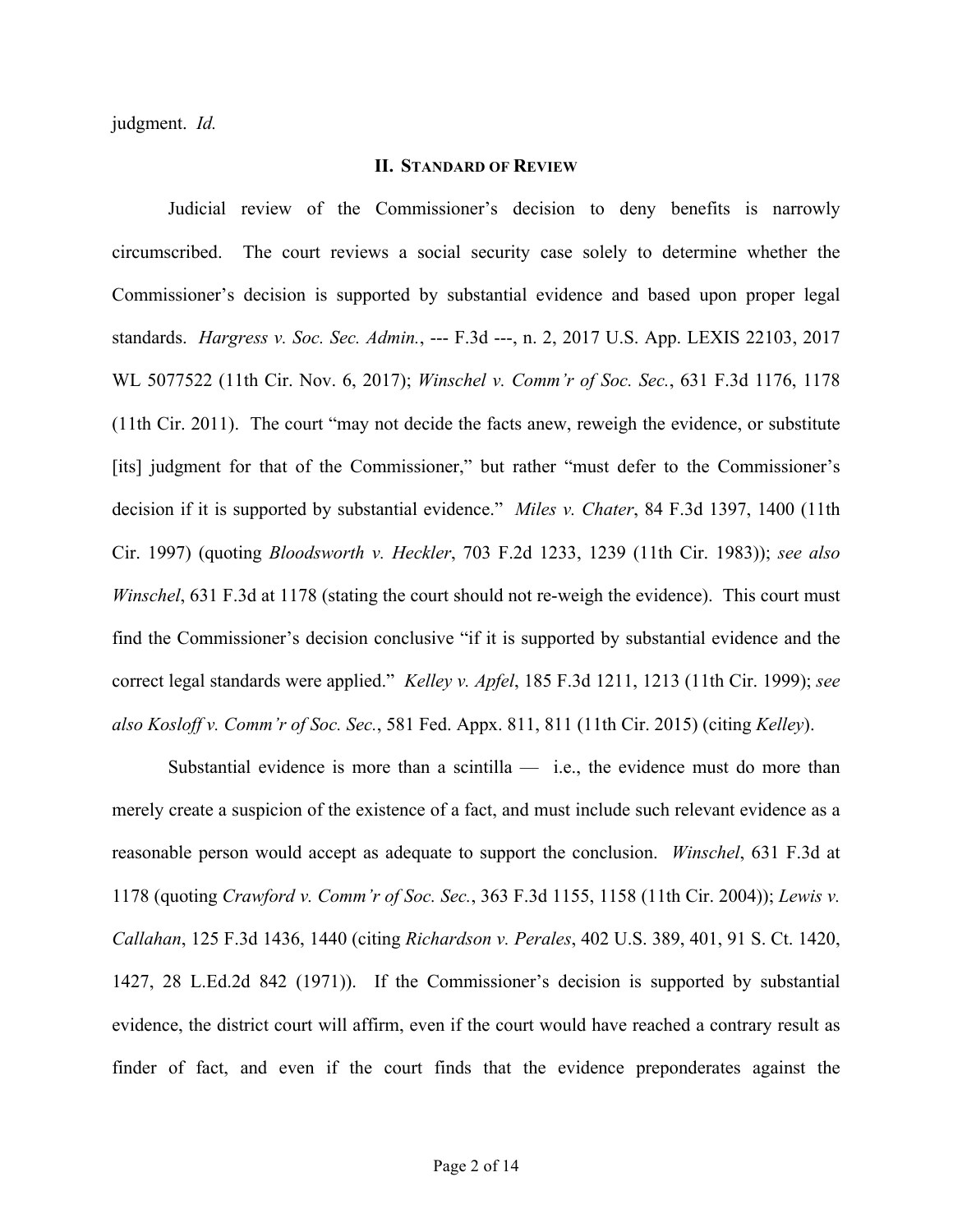Commissioner's decision. *Edwards v. Sullivan*, 937 F.2d 580, 584 n.3 (11th Cir. 1991); *see also Henry v. Comm'r of Soc. Sec.*, 802 F.3d 1264, 1267 (11th Cir. 2015) ("even if the evidence preponderates *against* the Commissioner's findings, we must affirm if the decision reached is supported by substantial evidence.") (citation omitted). The district court must view the record as a whole, taking into account evidence favorable as well as unfavorable to the decision. *Foote v. Chater*, 67 F.3d 1553, 1560 (11th Cir. 1995) (citing *Chester v. Bowen*, 792 F.2d 129, 131 (11th Cir. 1986)).

The district court will reverse a Commissioner's decision on plenary review if the decision applies incorrect law, or if the decision fails to provide the district court with sufficient reasoning to determine that the Commissioner properly applied the law. *Keeton v. Department of Health and Human Services*, 21 F.3d 1064, 1066 (11th Cir. 1994) (internal citations omitted). There is no presumption that the Secretary's conclusions of law are valid. *Id*.; *Brown v. Sullivan*, 921 F.2d 1233, 1236 (11th Cir. 1991).

## **III. STATUTORY AND REGULATORY FRAMEWORK**

The Social Security Act's general disability insurance benefits program ("DIB") provides income to individuals who are forced into involuntary, premature retirement, provided they are both insured and disabled, regardless of indigence.<sup>1</sup> See 42 U.S.C. § 423(a). The Social Security Act's Supplemental Security Income ("SSI") is a separate and distinct program. SSI is a general public assistance measure providing an additional resource to the aged, blind, and disabled to assure that their income does not fall below the poverty line.<sup>2</sup> However, despite the fact they are

 <sup>1</sup> DIB is authorized by Title II of the Social Security Act, and is funded by Social Security taxes. *See* Social Security Administration, Social Security Handbook, § 136.1, *available at* http://www.ssa.gov/OP\_Home/handbook/handbook.html

<sup>2</sup> SSI benefits are authorized by Title XVI of the Social Security Act and are funded by general tax revenues. *See* Social Security Administration, Social Security Handbook, §§ 136.2, 2100, *available at* http://www.ssa.gov/OP\_Home/handbook/handbook.html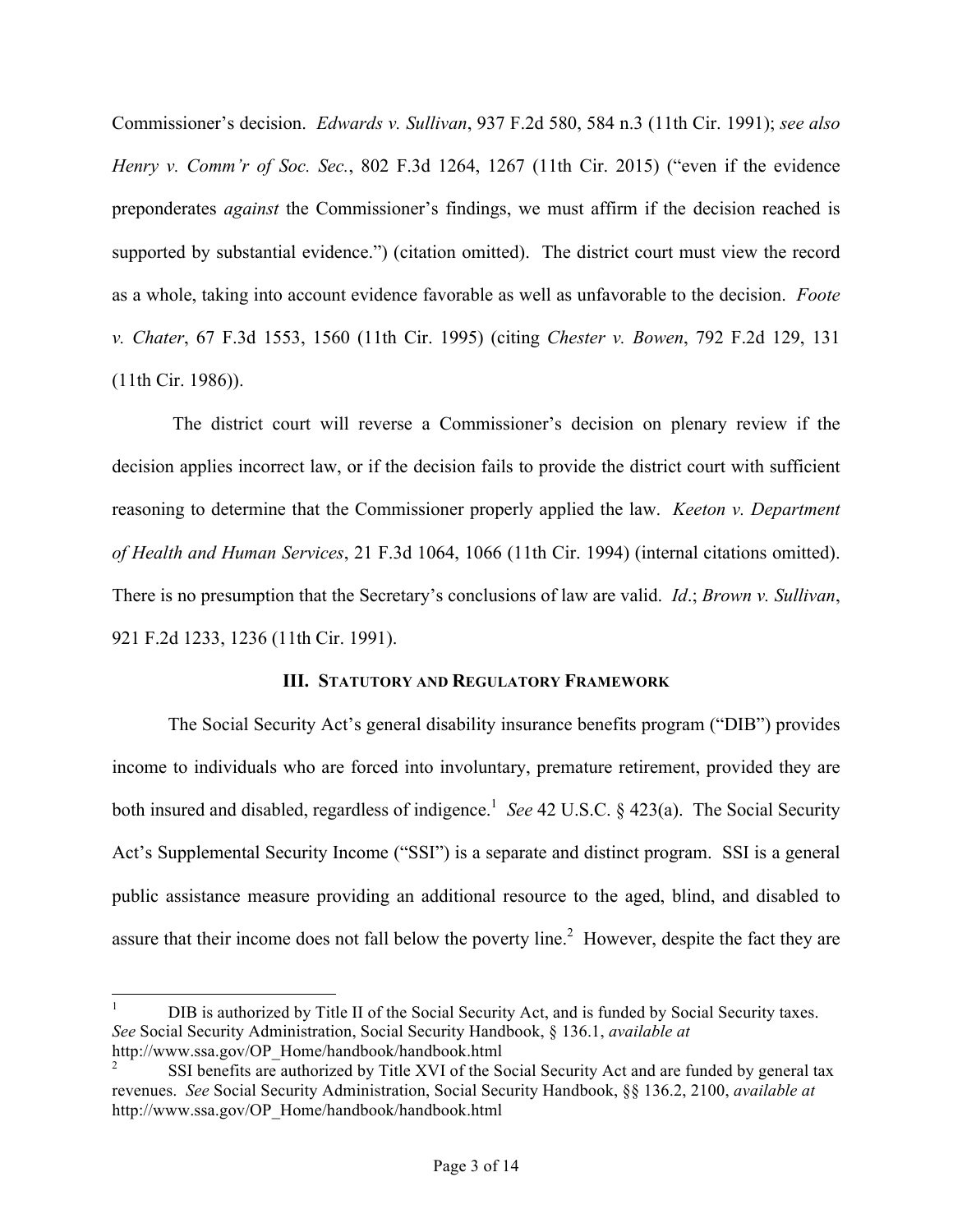separate programs, the law and regulations governing a claim for DIB and a claim for SSI are identical; therefore, claims for DIB and SSI are treated identically for the purpose of determining whether a claimant is disabled. *Patterson v. Bowen*, 799 F.2d 1455, 1456 n. 1 (11th Cir. 1986). Applicants under DIB and SSI must provide "disability" within the meaning of the Social Security Act which defines disability in virtually identical language for both programs. *See* 42 U.S.C. §§ 423(d), 1382c(a)(3), 1382c(a)(3)(G); 20 C.F.R. §§ 404.1505(a), 416.905(a). A person is entitled to disability benefits when the person is unable to

Engage in any substantial gainful activity by reason of any medically determinable physical or mental impairment which can be expected to result in death or which has lasted or can be expected to last for a continuous period of not less than 12 months.

42 U.S.C. §§ 423(d)(1)(A); 1382c(a)(3)(A). A "physical or mental impairment" is one resulting from anatomical, physiological, or psychological abnormalities which are demonstrable by medically acceptable clinical and laboratory diagnostic techniques. 42 U.S.C.  $\S$  423(d)(3),  $1382c(a)(3)(D)$ .

The Commissioner utilizes a five-step, burden-shifting analysis to determine when claimants are disabled. 20 C.F.R. §§ 404.1520; *Phillips v. Barnhart*, 357 F.3d 1232, 1237 (11th Cir. 2004); *O'Neal v. Comm'r of Soc. Sec.*, 614 Fed. Appx. 456, 2015 U.S. App. LEXIS 9640, 2015 WL 3605682 (11th Cir. June 10, 2015). The ALJ determines:

- (1) Whether the claimant is currently engaged in substantial gainful activity;
- (2) Whether the claimant has a severe impairment or combination of impairments;
- (3) Whether the impairment meets or exceeds one of the impairments in the listings;
- (4) Whether the claimant can perform past relevant work; and
- (5) Whether the claimant can perform other work in the national economy.

*Winschel*, 631 F.3d at 1178; *Doughty v. Apfel*, 245 F.3d 1274, 1278 (11th Cir. 2001). When a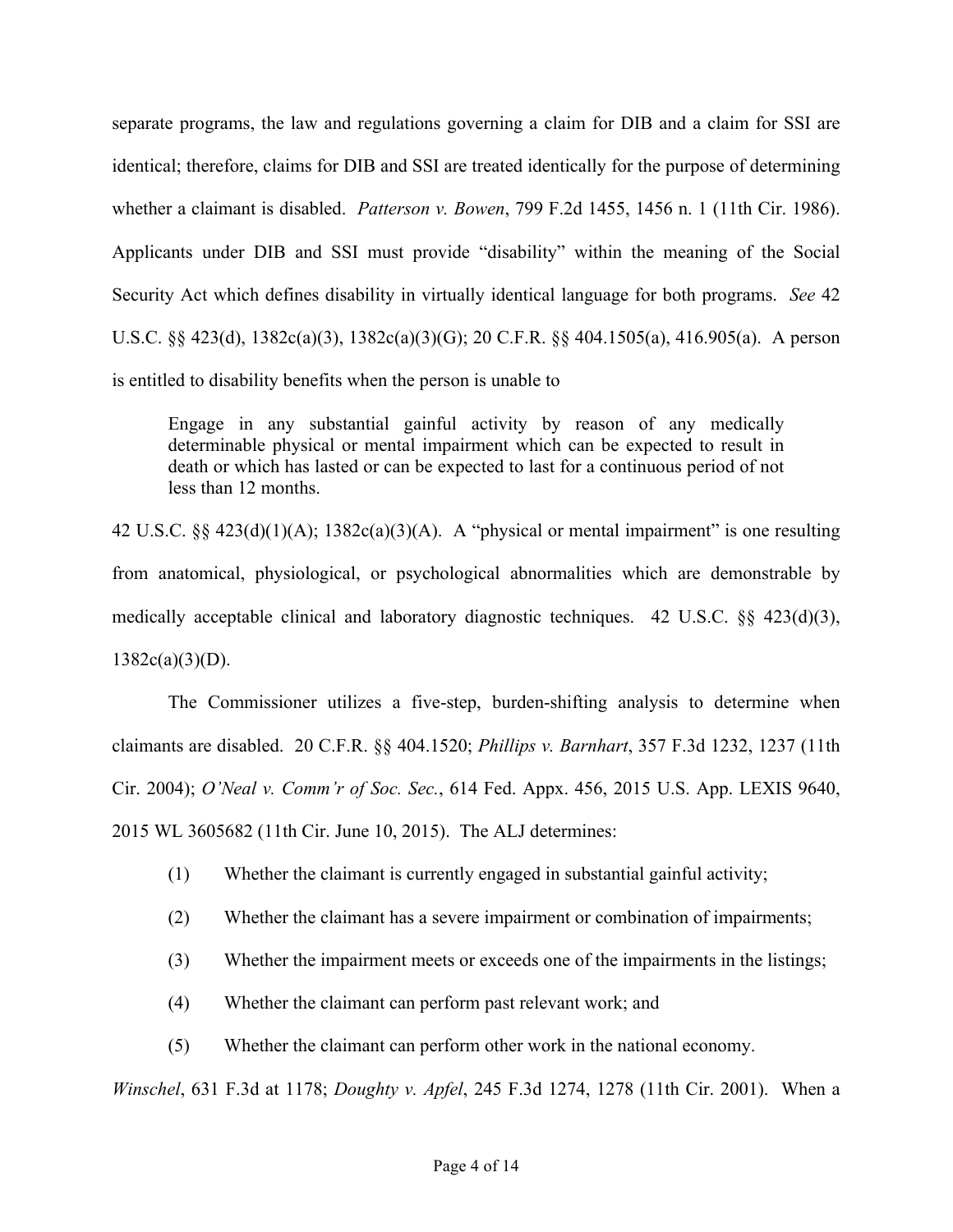claimant is found disabled – or not – at an early step, the remaining steps are not considered. *McDaniel v. Bowen*, 800 F.2d 1026, 1030 (11th Cir. 1986). This procedure is a fair and just way for determining disability applications in conformity with the Social Security Act. *See Bowen v. Yuckert*, 482 U.S. 137, 153, 107 S. Ct. 2287, 2297, 96 L.Ed.2d 119 (1987) (citing *Heckler v. Campbell*, 461 U.S. 458, 461, 103 S. Ct. 1952, 1954, 76 L.Ed.2d 66 (1983)) (The use of the sequential evaluation process "contribute[s] to the uniformity and efficiency of disability determinations").

The burden of proof rests on the claimant through Step 4. *See Ostborg v. Comm'r of Soc. Sec.*, 610 Fed. Appx. 907, 915 (11th Cir. 2015); *Phillips*, 357 F.3d at 1237-39. A *prima facie* case of qualifying disability exists when a claimant carries the Step 1 through Step 4 burden. Only at the fifth step does the burden shift to the Commissioner, who must then show there are a significant number of jobs in the national economy the claimant can perform. *Id*.

To perform the fourth and fifth steps, the ALJ must determine the claimant's Residual Functioning Capacity ("RFC"). 20 C.F.R. § 404.1520(a)(4). RFC is what the claimant is still able to do despite the impairments, is based on all relevant medical and other evidence, and can contain both exertional and nonexertional limitations. *Phillips*, 357 F.3d at 1242-43. At the fifth step, the ALJ considers the claimant's RFC, age, education, and work experience to determine if there are jobs available in the national economy the claimant can perform. *Id*. at 1239. In order to do this, the ALJ can either use the Medical Vocational Guidelines<sup>3</sup> ("grids") or call a vocational expert. *Id*. at 1239-40.

The grids allow the ALJ to consider factors such as age, confinement to sedentary or light work, inability to speak English, educational deficiencies, and lack of job experience. Each of these factors can independently limit the number of jobs realistically available to an individual.

 <sup>3</sup> *See* 20 C.F.R. pt. 404 subpt. P, app. 2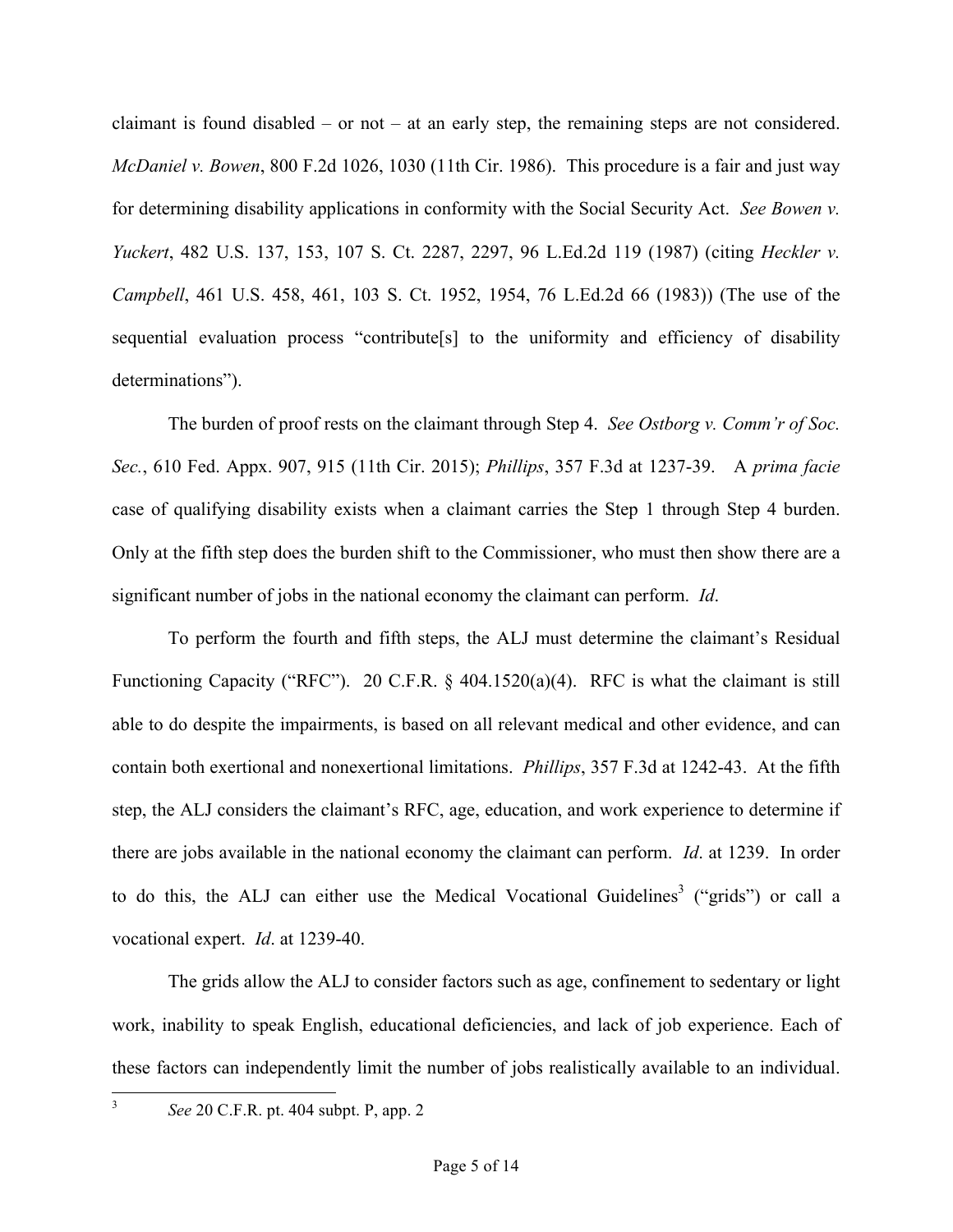*Id.* at 1240. Combinations of these factors yield a statutorily-required finding of "Disabled" or "Not Disabled." *Id*. Otherwise, the ALJ may use a vocational expert. *Id.* A vocational expert is an expert on the kinds of jobs an individual can perform based on her capacity and impairments. *Id*. In order for a vocational expert's testimony to constitute substantial evidence, the ALJ must pose a hypothetical question which comprises all of the claimant's impairments. *Jones v. Apfel*, 190 F.3d 1224, 1229 (11th Cir. 1999) (citing *McSwain v. Bowen*, 814 F.2d 617, 619-20 (11th Cir. 1987)).

### **IV. BACKGROUND AND PROCEEDINGS**

 Brown brought a disability claim because of kidney disease, renal failure, and hypertension. (R. 50, 64, 109, 155). Following initial administrative denial of her claim, Brown requested a hearing before an administrative law judge ("ALJ") (R. 59, 64-68). ALJ Vincent P. Intoccia ("the ALJ") convened an evidentiary hearing on April 2, 2014. (R. 31-48). Brown and her representative attended the hearing. The ALJ received direct testimony from Brown and Michael Mclean, a Vocational Expert ("VE"). The remaining evidentiary record consisted of medical reports from treating sources and residual functional capacity assessments completed by a medical consultant<sup>4</sup> who reviewed medical records upon request of Alabama Disability Determination Services and a disability examiner. The ALJ rendered an unfavorable verdict on July 18, 2014. (R. 15-26). On February 12, 2016, the Appeals Council denied Brown's request for review (R. 1-3). This Social Security Appeal was filed on April 5, 2016. *See* Doc. 1, Complaint.

Robert Estock, M.D., (R. 49-58). "A medical consultant is a person who is a member of a team that makes disability determinations in a State agency, as explained in § 404.1615, or who is a member of a team that makes disability determinations for us when we make disability determinations ourselves." 20 C.F.R. § 404.1616(a).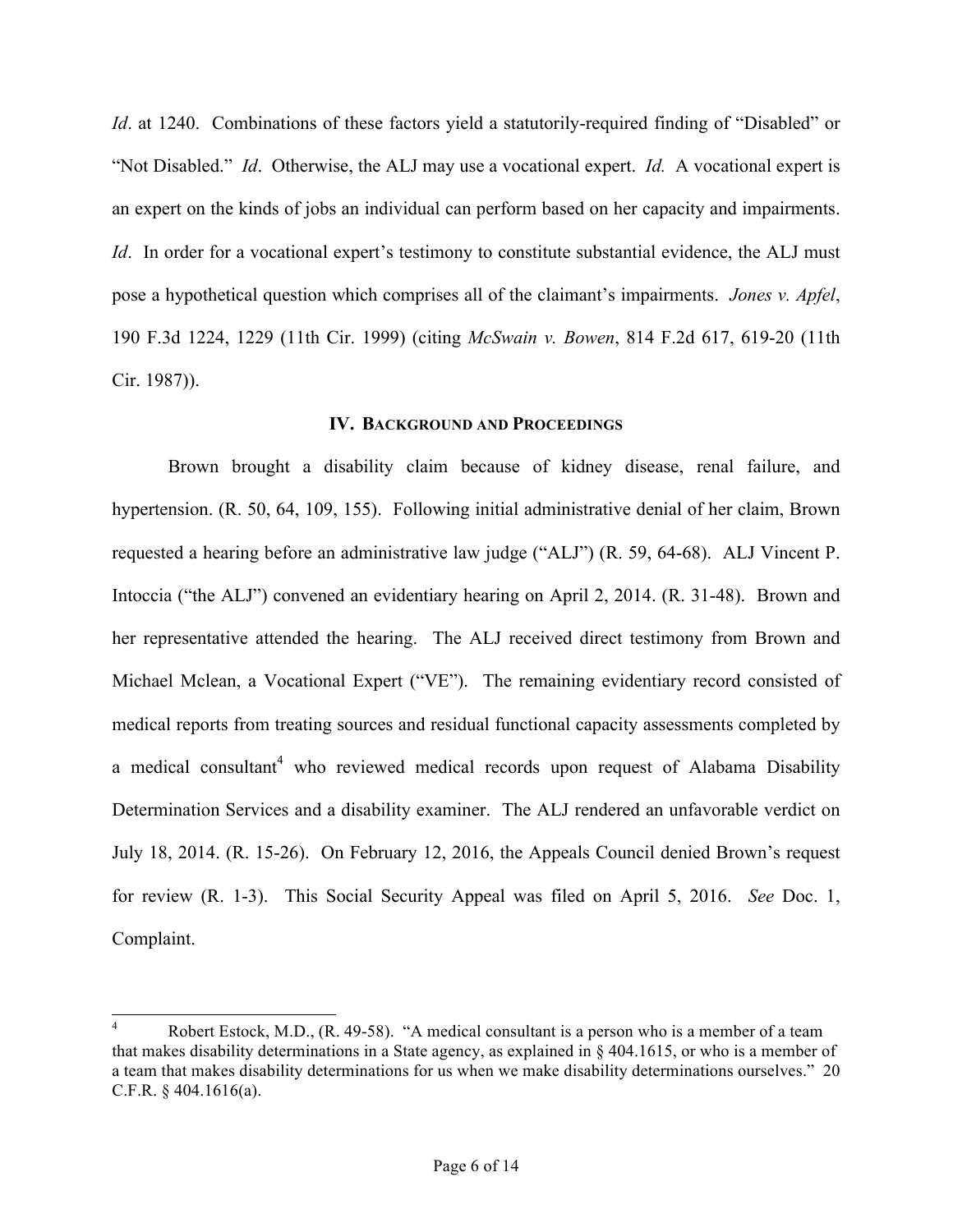## **V. ADMINISTRATIVE DECISION**

Employing the five step process, the ALJ found that Brown has not engaged in substantial gainful activity since the alleged onset date (Step 1); has severe impairments (Step  $2$ ;<sup>5</sup> the impairments, considered individually and in combination, do meet or equal in severity any impairment set forth in the listings (Step 3); Brown has no past relevant work (Step 4); and a significant number of jobs are available in the national economy which Brown could perform with her residual functional capacity (Step 5). (R. 15-26).

The ALJ utilized Vocational Expert (VE) testimony which indicates Brown can perform work available in the national economy with the limitations which beset Brown. (R. 42-47).

### **VI. ISSUES**

Brown raises four issues on appeal:

- (1) Whether the ALJ's finding of Ms. Brown's residual functional capacity is inconsistent with his acceptance of the opinion of Dr. Khdair, rendering either his RFC finding and/or his evaluation of Dr. Khadir's opinion unsupported by substantial evidence.
- (2) Whether the ALJ erred by according great weight to the opinion of Dr. Estock, the non-examining reviewing physician.
- (3) Whether the ALJ erred by failing to properly consider Ms. Brown's mental allegations.
- (4) Whether the ALJ erred by failing to order a consultative examination.

*See* Doc. 12, Plaintiff's brief at p. 1.

### **VII. DISCUSSION AND ANALYSIS**

The first three issues Brown raises hinge on and are subsumed by the answer as to whether substantial evidence supports the RFC determination. RFC is the most a claimant can still do despite the physical and mental limitations resulting from their impairments. 20 C.F.R. §416.945(a); *Phillips v. Barnhart*, 357 F. 3d 1232, 1238 (11th Cir. 2004). RFC is an assessment

 <sup>5</sup> The ALJ found the following "severe" impairments: hypertension, edema, chronic renal failure obesity and coronary artery disease. (R. 20).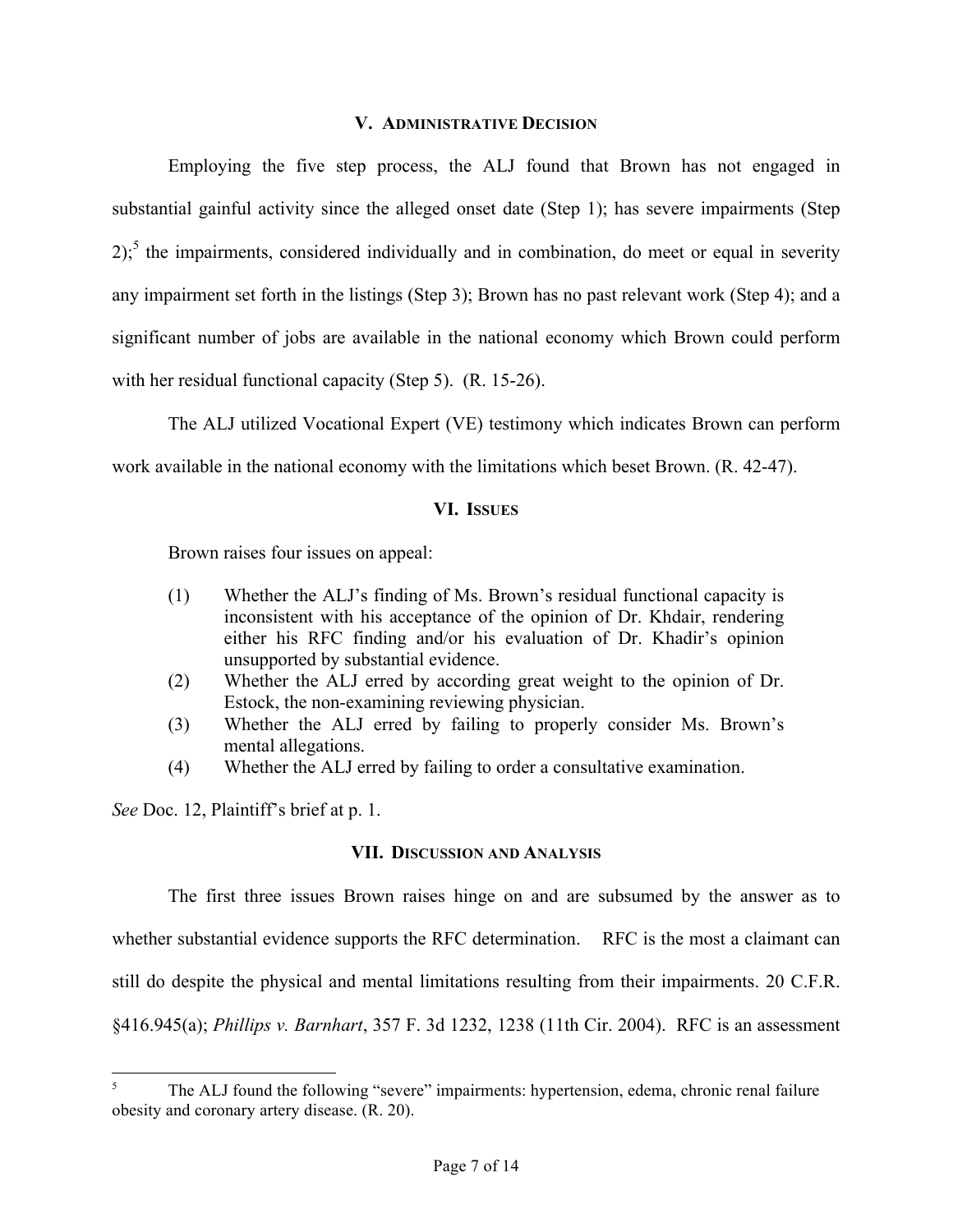by the ALJ drawn from the record evidence. 20 C.F.R.  $\S$  416.927(d)(2), 416.945(a)(3). Brown argues three ways in which she believes the ALJ was deficient in his RFC assessment

First, Brown argues the ALJ erred in his RFC finding that Brown can perform sedentary work because the ALJ gave great weight to the opinion of Dr. Khdair, a consultative medical examiner. Dr. Khdair opined that Brown could only sit for ten minutes at a time for a total of two hours in an eight-hour work day. (R. 237). Brown is correct that the two hour sitting limitation is inconsistent with the definition of sedentary work. Jobs are sedentary if walking and standing are required occasionally and other sedentary criteria are met. See, 20 CFR § 416.967(a). Social Security Ruling 96-9p indicates that occasionally means the limitation occurs from very little up to one-third of the time, and would generally total no more than about 2 hours of an 8 hour workday. Sitting would generally total about 6 hours of an 8 hour workday. SSR 96-9p. Obviously, the ALJ gave great weight to the opinion of Dr. Khadir but rejected the two hour sitting limitation. The ALJ properly rejected the two hour limitation and the court finds that there is overwhelming evidence to support the choice.

An ALJ may properly reject a medical opinion from treating or examining physicians under much the same circumstances. The regulations give preference to the opinion of the treating physicians. 20 C.F.R. § 404.1527(d)(1)-(2); *Winschel*, 631 F.3d at 1179 ("Absent good cause, an ALJ is to give the medical opinions of treating physicians "substantial or considerable weight.") (internal citations and quotations omitted); *see also Hargress*, --- F.3d at ---; 2017 U.S. App. LEXIS 22103 at \*6-7, 2017 WL 5077522 at \*2 (citing *Winschel*). However, "the ALJ has the discretion to weigh objective medical evidence and may choose to reject the opinion of a treating physician while accepting the opinion of a consulting physician…[but] if he follows that course of action, he must show 'good cause' for his decision." *Gholston v. Barnhart*, 347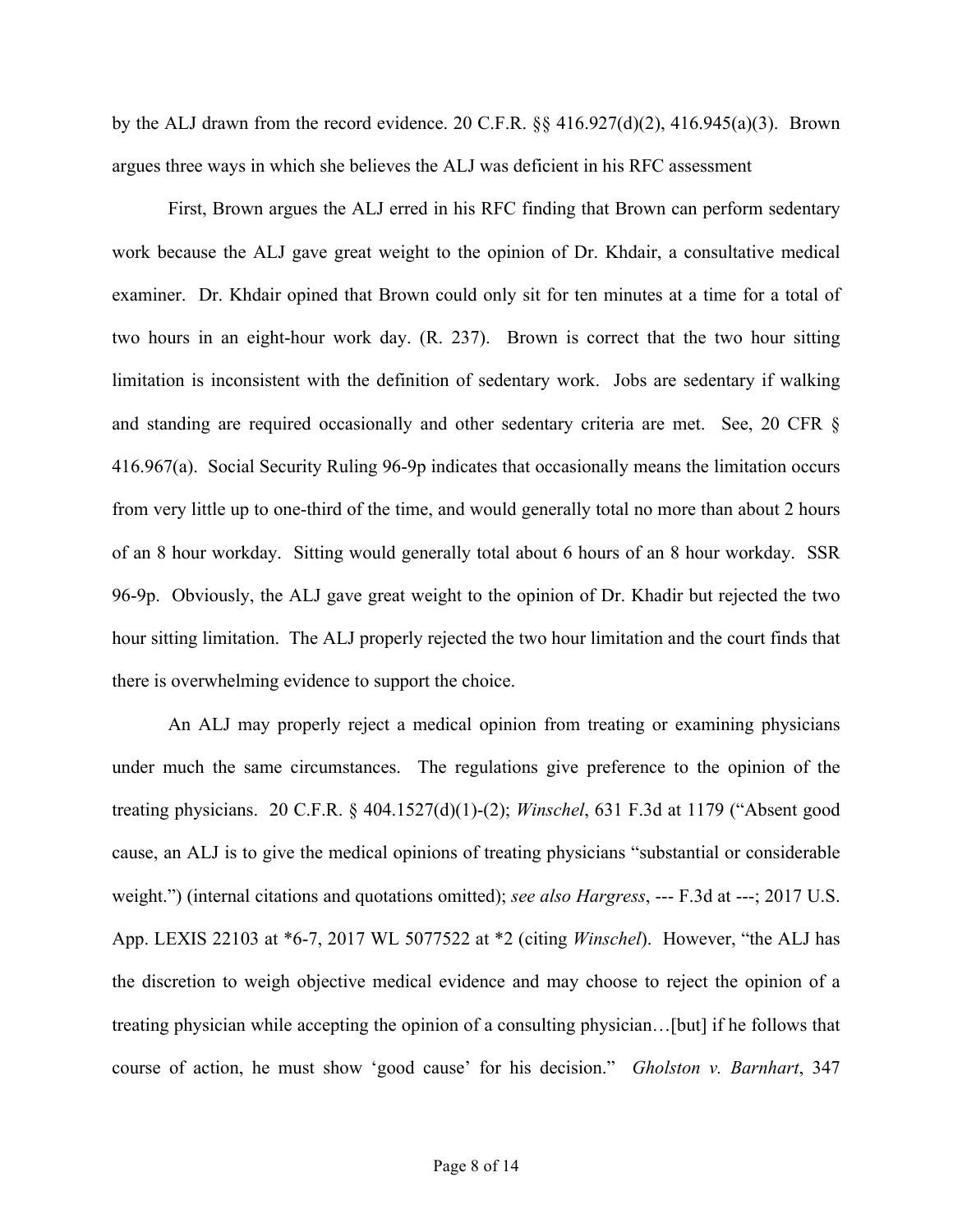F.Supp.2d 1108, 1114 (M.D. Ala. 2003); *see also Phillips*, 357 F.3d at 1240 (quoting *Lewis,* 125 F.3d at 1440 (The opinion of a treating physician "must be given substantial or considerable weight unless 'good cause' is shown to the contrary."). "Good cause exists 'when the: (1) treating physician's opinion was not bolstered by the evidence; (2) evidence supported a contrary finding; or (3) treating physician's opinion was conclusory or inconsistent with the doctor's own medical records.'" *Winschel*, 631 F.3d at 1179 (quoting *Phillips*, 357 F.3d at 1241). In other words, the Eleventh Circuit has found good cause for discounting a treating physician's report when the report "is not accompanied by objective medical evidence or is wholly conclusory." *Crawford v. Comm'r of Soc. Sec.*, 363 F.3d 1155, 1159 (11th Cir. 2004) (quoting *Edwards v. Sullivan*, 937 F.2d 580, 583-84 (11th Cir. 1991)). Additionally, there is good cause where the treating physicians' opinions are "inconsistent with their own medical records[.]" *Roth v. Astrue*, 249 Fed. Appx. 167, 168 (11th Cir. 2007) (citing *Lewis*, 125 F.3d at 1440).

However, Dr. Khdair was not a treating physician. He was a non-treating, examining physician. The opinion of a non-treating, examining physician is not entitled to the same deference as a treating physician. See 20 C.F.R. § 416.927(c); *Crawford v. Comm'r of Soc. Sec*., 363 F.3d 1155, 1160 (11th Cir. 2004). Likewise, an ALJ may reject the opinion of an examining physician such as Dr. Khdair. *See Crawford* 363 F.3d at 1160 (citing *McSwain v. Bowen*, 814 F.2d 617, 619 (11th Cir. 1987)).

The medical record before the ALJ indicates Dr. Khdair's sitting limitations are not supported by the record. Indeed, the only discernable reason for Dr. Khdair to impose a sitting limitation on Brown is her self-serving claim that she must sit at various intervals. Nonetheless, the objective medical record not only fails to support the extensive sitting limitation, the medical record contradicts the extensiveness of the sitting limitation Dr. Khdair imposes on Brown.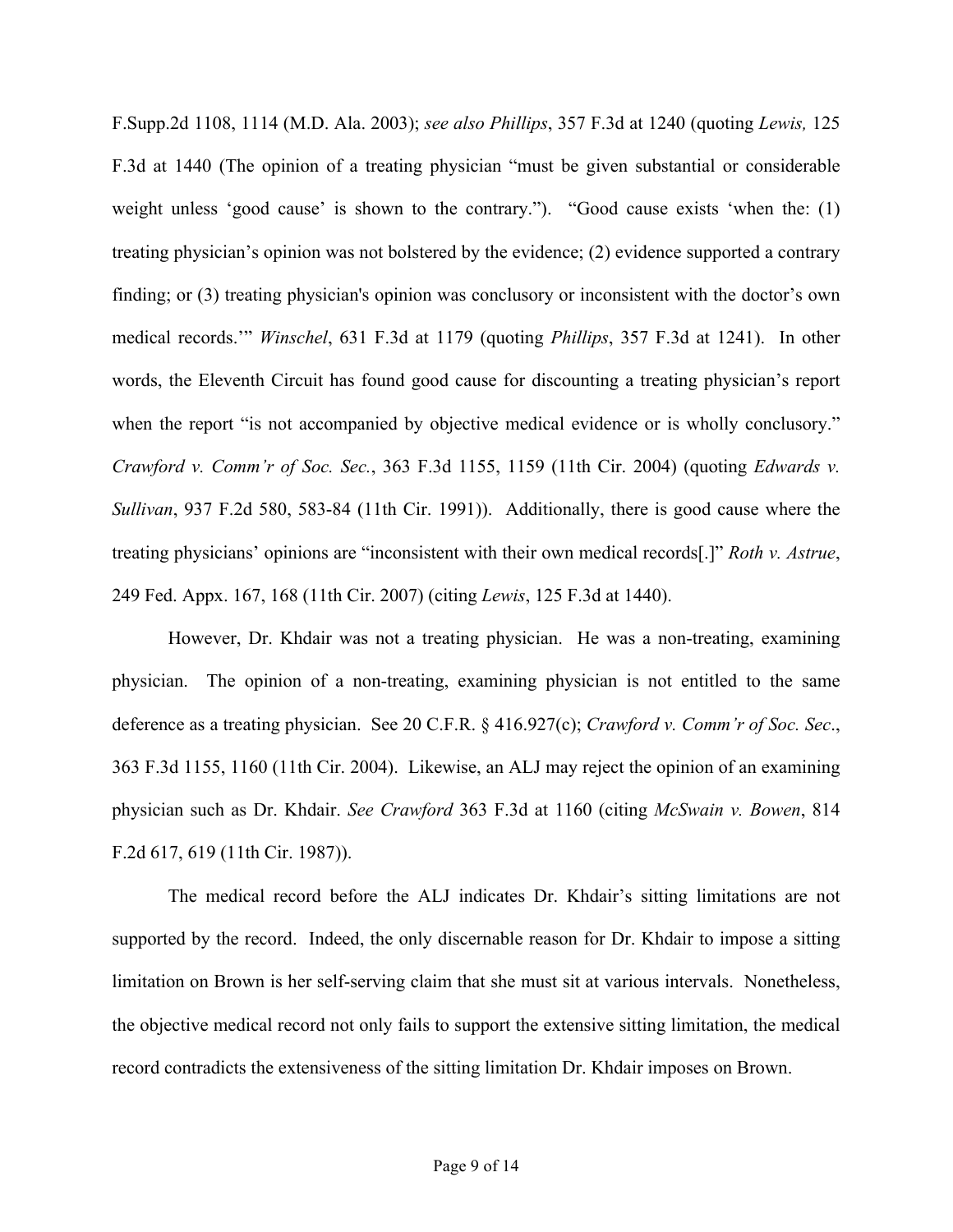Brown claims she needs to sit at times because of back pain. (R. 234). The objective findings from Brown's examination by Dr. Khdair indicates Brown had no tenderness along her spine, back spasms, or deformity. (R. 234). In addition, Dr. Khdair noted that Brown can squat, heel walk, toe walk, and walks without a cane or other assistive device. (R. 234). Dr. Khdair noted after his examination of Brown: " In conclusion, I would like to make a statement based on my medical findings expressing my opinion about the claimant's ability. I believe the patient is able to do work related activities such as sitting, standing and walking. Her hearing and speaking are intact. She may have limitations because of her chronic renal failure. The patient was advised to follow up with her nephrologist in order to control her blood pressure." (R.235) The court finds the objective medical evidence found by Dr. Khdair is at odds with the extent of his sitting limitation.

Next, records from treating sources, sources whom the ALJ must defer to absent good cause, indicate that Brown's claim that she must sit from time to time because of back pain are not credible. (R. 211, 229, 234, 257, 287, 295, 299, 303, 307). Several records from treating physicians indicate: "Back: The examination of the back reveals the C spine shows no abnormal curvatures, is non-tender and had full ROM. The T spine shows no abnormal curvatures and no point tenderness. The L spine shows no abnormal curvatures, no point tenderness. The sacrum shows no deformities and no point tenderness. The coccyx is non- tender. The SI joints show a full ROM without point tenderness." (R. 230, 288, 292, 296, 300, 304, 308).

Finally, one would expect that if Brown had back pain to the extent such would be debilitating, Brown would have sought back related medical treatment. There are no medical records which indicate she sought treatment for back related issues and her activities of daily living are not consistent with debilitating back pain. Ultimately, while Dr. Khdair may offer an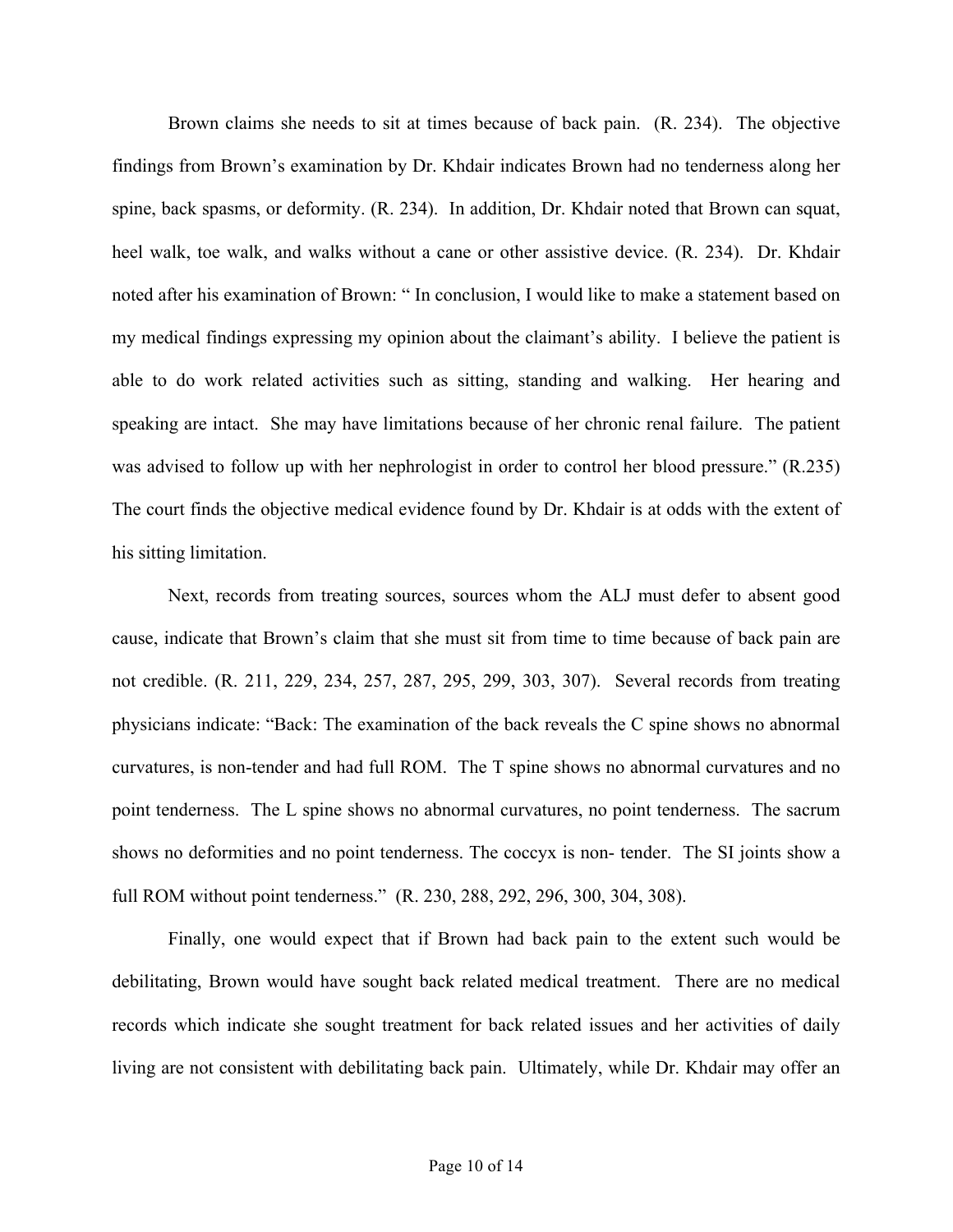opinion, the final responsibility for assessing RFC belongs to the ALJ who considers the record as a whole. *Castle v. Colvin*, 557 Fed. Appx. 849, 853-54 (11th Cir. 2014). Finally and alternatively, to the extent that the ALJ did not adequately articulate the basis for rejecting the sitting recommendations made by Dr. Khdair, the error was harmless. Harmless error occurs when the correct application of appropriate regulation would not contradict the ALJ's ultimate findings. *Caldwell v. Barnhart*, 261 Fed. Appx. 188, 190 (11th Cir. 2008) (citing *Diorio v. Heckler*, 721 F.2d 726, 728 (11th Cir. 1983)).

Next, Brown argues the ALJ erred in his RFC assessment by giving great weight to the opinion of Dr. Estock, a non-examining, reviewing physician who concludes Brown had no mental medically determinable impairments. (R. 24). Brown argues that Dr. Estock did not have certain records about Brown's intellectual deficiencies thus the ALJ should not accord any weight, much less great weight, to the opinion of Dr. Estock. Dr. Estock's report states: "Claimant alleges she was in special ed during school. No records were recd and the Claimant has HX of SGA Earnings. She does not note any problems/limitation on ADLS related to a mental DO and is not seeking TX or being TX for a mental DO. Claimant has no MDI." (R. 53)

 The Court agrees with the RFC as found by the ALJ, even to the extent that it relies upon the opinion of Dr. Estock. Several key pieces of evidence support the opinion of Dr. Estock and the reliance of the ALJ thereon. First, Brown showed no colorable claim of mental impairment. *See Moore v. Barnhart*, 405 F.3d 1208 (11th Cir. 2005). At the hearing, the ALJ and Brown engaged in the following colloquy: "ALJ: What's the biggest issue that you see, Ms. Brown, that would keep you from working eight hours a day, five days a week, a regular job? Ms. Brown: My heart issues and I can only pick up stuff that's under 10 pounds." (R. 40). While the exchange between the ALJ and Brown did include other matters, it is clear the hearing before the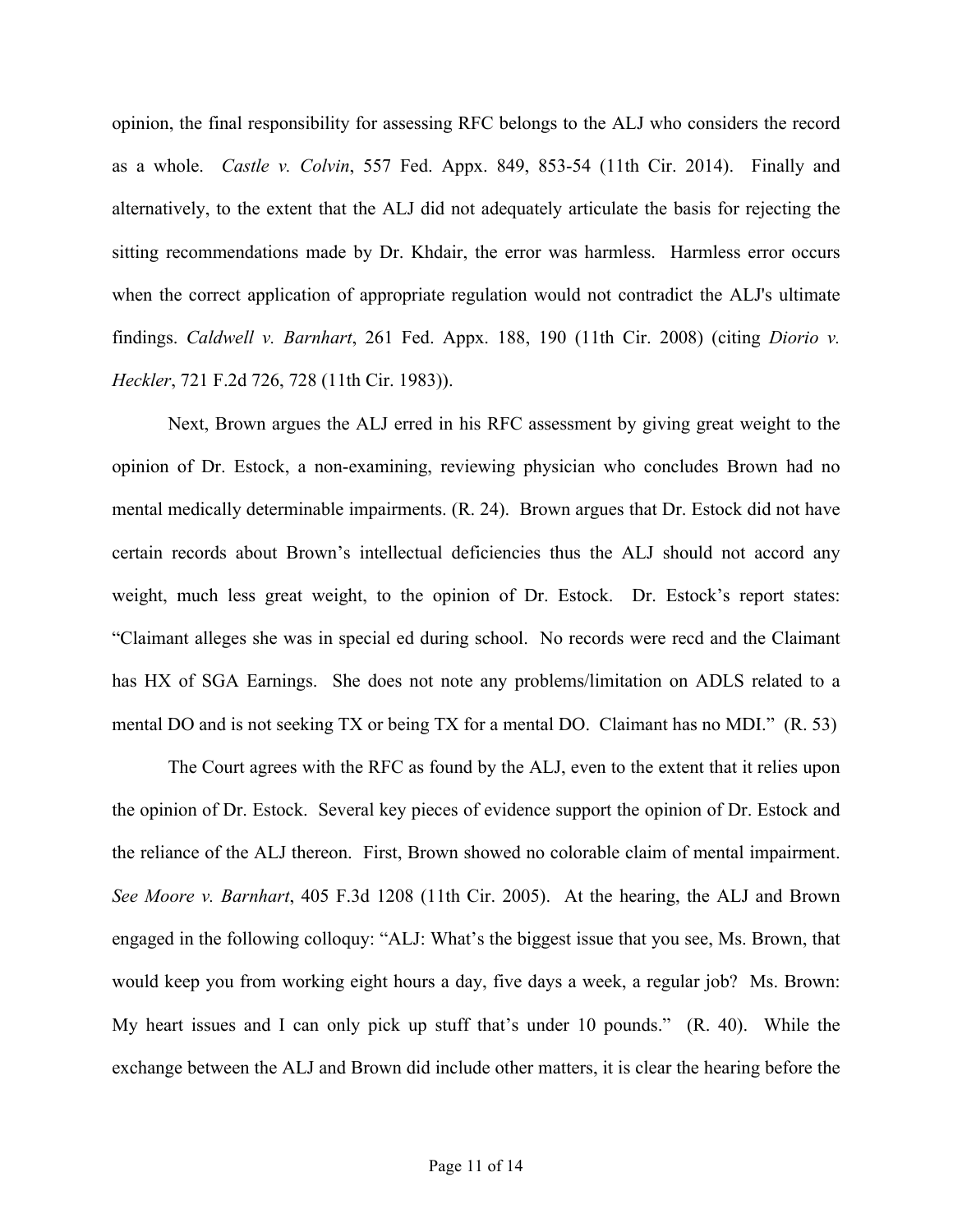ALJ on April 2, 2014 was well after the opinion of Dr. Estock on November 16, 2012. (R 31, 54). If mental impairments were a colorable part of the claim, Brown and her representative could have presented proof of her mental impairments and the colloquy may have been much different. Plaintiff's representative accepted the offer by the ALJ to give an opening statement and said: "My client is only 33 years old and she is a younger individual. The record says she has a 12 grade education, which is wrong. She was in special ed beginning in seventh grade and took the exit exam in  $11<sup>th</sup>$  grade and failed and she did not take it again. She only has a certificate from high school. The moral of her case is she has suffered with headaches for so long and she took goody powders and Ibuprofen for years and years and years and now she in Stage IV renal failure, malignant hypertension, and recently just had a heart attack in January, 2014. So she is in pretty bad shape and she's dependent on taking medicine and the doctors are trying to really teach her what's wrong with her and how to take care of herself." (R. 34-35). In sum, the Court finds the claim at bar rises or falls upon the evidence related to her physical symptoms as there was no colorable showing of debilitating mental issues such as decompensation. In fact, Brown's activities of daily living indicate she has no colorable claim of mental impairment. By her own admission, Brown helps her children (ages 14, 9, and 7 at the hearing) with their homework, prepares meals, drives, shops, pays bills, can count change, handle a savings account and use a checkbook/money orders. (R. 35, 163-165). Brown did not allege any mental impairment in her function report. (R. 163-169). Another telling piece of evidence came directly from Brown. In her application for benefits, Brown was asked to list all of the physical or mental conditions (including emotional or learning problems) that limit her ability to work. Brown responded, "Kidney failure, renal disease and hbp" (R. 155). Later, in the same form, Brown was asked, "Please explain why you stopped working (for example: laid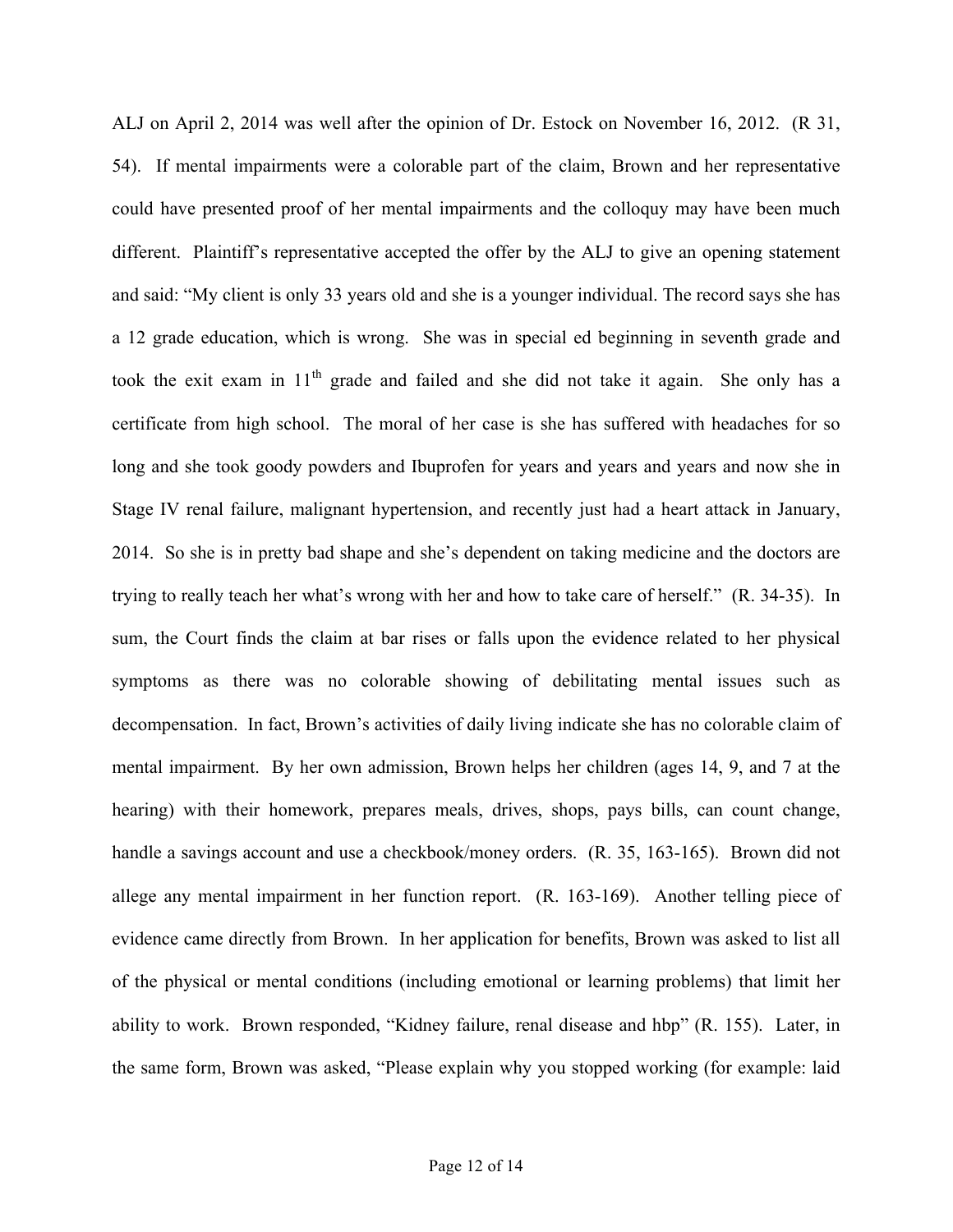off, early retirement, seasonal work ended, business closed). Brown responded, "youngest child had a medical condition and I stopped working to care for her." (R. 155). As a whole, the entire record before the ALJ did not disclose a colorable claim of mental impairment. The fact Dr. Estock also reached the determination does not prohibit the ALJ from also doing so. *See Forrester v. Comm'r of Soc. Sec.*, 455 Fed. Appx. 899, 902-03 (11th Cir. 2012).

Brown argues the ALJ erred by not ordering a psychological examination. Again, the Court determines that Brown did not raise a colorable claim of mental impairment. To the extent the ALJ had records about Brown *vis a vis* her mental condition the ALJ had an adequate record to decide Brown is not disabled under the Act. Brown's arguments rest on the fact that she told the ALJ she was in special education classes, reported that gets mixed up with changes in routine, she was never able to pass the math or language sections of the high school exit exam, and Brown gave the ALJ the results of her Stanford test of Academic Skills with the Otis-Lennon School Abilities Test. (R136, 168, 187).

The regulations do not mandate that the ALJ order an examination in this situation. When an adjudicator cannot reach a conclusion, or needs more information to make a decision as to disability, the regulations allow the ALJ to order a consultative examination. 20 C.F.R. § 416.920b(c)(1), and (c)(3); *Holladay v. Bowen*, 848 F. 2d 1206, 1210 (11th Cir. 1988). The ALJ was aware of these matters, as well as the opinion of Dr. Estock and the matters already enunciated in this opinion to reach a conclusion that Brown is not disabled on mental health grounds. The Court agrees. Simply put, Brown's disability hinges on her physical condition as there is no colorable claim of mental impairment. Alternatively, to the extent she does allege a colorable impairment claim, the ALJ took those matters into account and no further examination was necessary as there was adequate information in the record to make a decision.